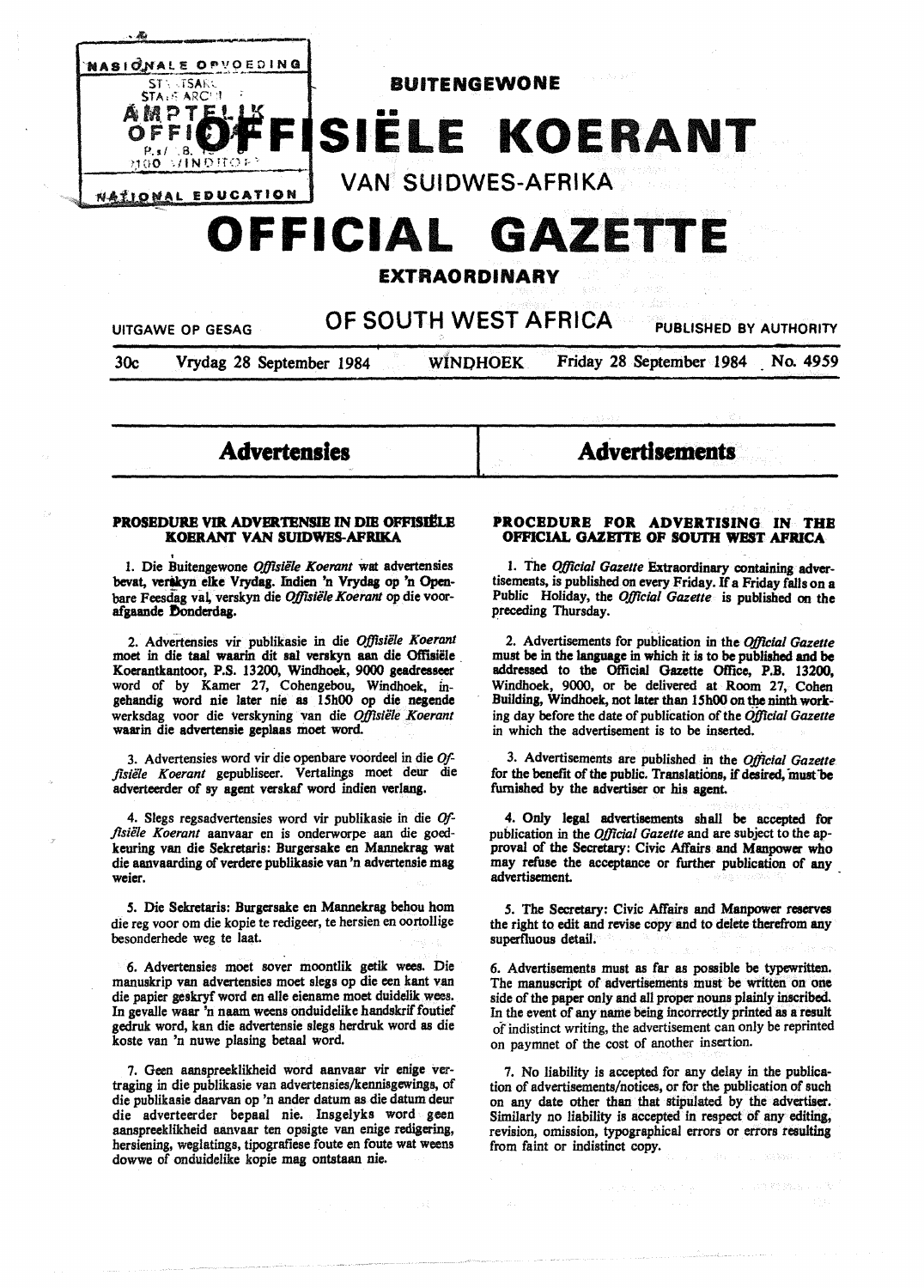8. Die adverteerder word aanapreeklik gehou vir enige akadevergoeding en koate wat voortvloei uit enige akaie wat weens die publikaaie hetay met of aonder enige weglating, foute, onduidelikhede of in watter vorm ookal, van 'n kenniagewing teen die Adminiatrateur-generaal ingeatel word.

9. Die jaarlikse intekengeld op die Offisiële Koerant is R20,00 poavry in hierdie gebied en die Republiek van Suid-Afrika, verkrygbaar by Swapers Beperk, Poabua 56, Windhoek, 9000. Oorsese intekenaars moet posgeld vooruitbetaal. Enke! eksemplare van die *Offisiiile Koerant* is verkrygbaar van Swapers Beperk, Posbus 56, Windhoek, 9000 teen die prys soos gedruk op eksemplaar. Eksemplare word vir slegs twee jaar in voorraad gehou.

10. Die koste vir die plasing van kennisgewings is soos volg en is betaalbaar by wyse van tjeks, wissels, pos- of geldorders:

#### LYS VAN VASTE TARIEWE

| <b>GESTANDAARDISEERDE</b><br><b>KENNISGEWINGS</b>                                                                              | Tarief per<br>plasing<br>R |
|--------------------------------------------------------------------------------------------------------------------------------|----------------------------|
|                                                                                                                                | 3,25                       |
| Aktes: Verlore dokumente                                                                                                       | 6.00                       |
| Besigheidskennisgewings<br>Boedelwettekennisgewings: Vorms J. 187, 193                                                         | 5.00                       |
| $197, 295, 297, 517$ en 519                                                                                                    | 2,00                       |
| Derdepartyassuransie-eise om skadevergoeding<br>Insolvensiewet- en maatskappywettekennisge-                                    | 2,50                       |
| wings: J. 28, J. 29. Vorms 1 tot 9                                                                                             | 4,00                       |
| L.W. — Vorms 2 en 6 — bykomstige verkla-<br>rings volgens woordetaltabel, toegevoeg tot die<br>basiese tarief.                 |                            |
| Naamsverandering (vier plasings)<br>Naturalisasiekennisgewings (insluitende 'n her-                                            | 25,00                      |
| druk vir die adverteerder)<br>Onopgeëiste geld — slegs in die Buitengewone<br>Offisiële Koerantsluitingsdatum 15 Januarie (per | 2.00                       |
| inskrywing van "naam, adres en bedrag")                                                                                        | 0.80                       |
| Slagterskennisgewings                                                                                                          | 5,00                       |
| Slumopruimingshofkennisgewings, per perseel                                                                                    | 4.00                       |
| Verlore lewensversekeringspolisse                                                                                              | 2.00                       |
|                                                                                                                                |                            |
| NIE-GESTANDAARDISEERDE KENNISGEWINGS                                                                                           |                            |
| Maatskappykennisgewings:                                                                                                       |                            |
|                                                                                                                                |                            |

| Kort kennisgewings: Vergaderings, besluite, aan-<br>bod van skikking, omskepping van maatskappye,<br>vrywillige likwidasies, ens.: sluiting van lederegis-<br>ters vir oordragte en/of verklarings van dividende |       |
|------------------------------------------------------------------------------------------------------------------------------------------------------------------------------------------------------------------|-------|
|                                                                                                                                                                                                                  | 11.00 |
| Dranklisensiekennisgewings (in Buitengewone Of-<br>fisiële Koerante, t.w. Junie/TVl.; November/Kaap;<br>Januarie/OVS; April/Natal) per tweetalige                                                                |       |
| aansoek                                                                                                                                                                                                          | 7,00  |
| Verklaring van dividende met profytstate, notas<br>ingesluit                                                                                                                                                     | 25,00 |
| Lang kennisgewings: Oordragte, veranderings met<br>betrekking tot aandele of kapitaal, aflossings, be-<br>sluite, vrywillige likwidasies                                                                         | 37,00 |
| Handelsmerke in Suidwes-Afrika<br>. . <b>.</b>                                                                                                                                                                   | 11.00 |
| Likwidateurs en ander aangesteldes se kennisge-                                                                                                                                                                  | 7.00  |

8. The advertiser will be held liable for all compensation and costs arising from any action which may be instituted against the Administrator-Qeneral as a result of the publication of a notice with or without any omission, errors, lack of clarity or in any form whatsoever,  $\circ \circ$ 

9. The subscription-for the *Official Gazette* is R20,00 per annum, post free in this territory and the Republic of South Africa, obtainable from Swapers Limited, P.O. Box *56,*  WINDHOEK, 9000. Postage must be prepaid by overseas subscriber. Single copies of the *Official Gazette* are obtainable from Swapers Limited, P.O. Box 56, Windhoek, 9000, at the price as printed on copy. Copies are kept in stock for two years only.

IO. The charge for the insertion of notices is as follows and is payable in the form of cheques, bills, postal or money orders:

#### LIST OF FIXED TARIFF RATES

STANDARD NOTICES

| STANDARDISED NOTICES                                                                                                                                                                                       | Rate per<br>insertion<br>R |
|------------------------------------------------------------------------------------------------------------------------------------------------------------------------------------------------------------|----------------------------|
| Transfer of business<br>.                                                                                                                                                                                  | 3,25                       |
| Deeds: Lost documents                                                                                                                                                                                      | 6.00                       |
| Business notices                                                                                                                                                                                           | 5,00                       |
| Administration of Estates Acts Notices: Forms                                                                                                                                                              |                            |
| J. 187, 193, 197, 295, 297, 517 and 519                                                                                                                                                                    | 2.00                       |
| Third party insurance claims for compensation                                                                                                                                                              | 2,50                       |
| Insolvency Act and Company Acts Notices: J. 28,                                                                                                                                                            |                            |
|                                                                                                                                                                                                            | 4.00                       |
| $N.B. - Forms 2 and 6 - additional statements$<br>according to word count table, added to the<br>basic tariff.                                                                                             |                            |
|                                                                                                                                                                                                            |                            |
| Change of name (four insertions)<br>Naturalisation notices (including a reprint for the                                                                                                                    | 25,00                      |
| advertiser)                                                                                                                                                                                                | 2.00                       |
| Unclaimed moneys — only in the Official                                                                                                                                                                    |                            |
| Gazette Extraordinary, closing date 15 January                                                                                                                                                             |                            |
| (per entry of "name, address and amount")<br>Butchers' notices                                                                                                                                             | 0.80                       |
| Slum Clearance Court Notices, per premises                                                                                                                                                                 | 5,00<br>4.00               |
| Lost life insurance policies                                                                                                                                                                               | 2.00                       |
| NON-STANDARDISED NOTICES                                                                                                                                                                                   |                            |
| Company notices:                                                                                                                                                                                           | R                          |
| Short notices: Meetings, resolutions, offer of com-<br>promise, conversion of companies, voluntary win-<br>dings-up, etc.: closing of members' registers for<br>transfers and/or declarations of dividends | 11,00                      |
| Liquor Licence Notices (in Gazettes, Extraor-                                                                                                                                                              |                            |
| viz. June/Tvl.; November/Cape; January/O.F.S.;                                                                                                                                                             |                            |
| April/Natal), per bilingual application<br>.                                                                                                                                                               |                            |
|                                                                                                                                                                                                            | 7,00                       |
| Declaration of dividends with profit statements,<br>including notes                                                                                                                                        | 25,00                      |
|                                                                                                                                                                                                            |                            |
| Long notices: Transfers, changes in respect of<br>shares or capital, redemptions, resolutions, volun-                                                                                                      |                            |
| tary liquidations                                                                                                                                                                                          | 37,00                      |
| Trade marks in South West Africa                                                                                                                                                                           | 11,00                      |
| Liquidators' and other appointees' notices                                                                                                                                                                 | 7,00                       |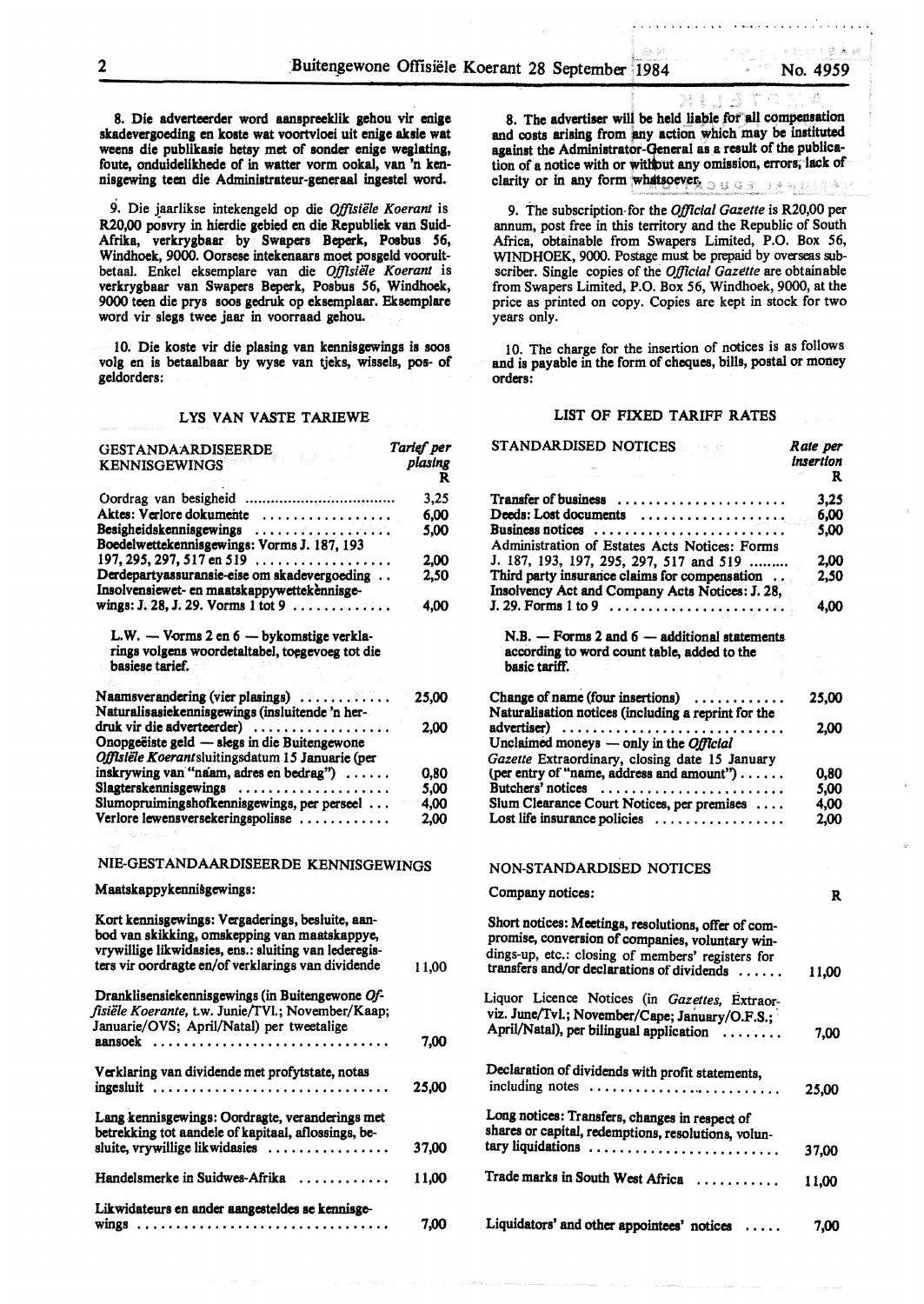## GEREGTELIKE EN ANDER OPENBARE VERKOPE:

| Geregtelike verkope<br>Openbare veilings, verkope en tenders:                                                                                   | 18.00         |
|-------------------------------------------------------------------------------------------------------------------------------------------------|---------------|
| Tot 75 woorde $\ldots \ldots \ldots \ldots \ldots \ldots \ldots \ldots$<br>76 tot 250 woorde $\ldots \ldots \ldots \ldots \ldots \ldots \ldots$ | 6.00<br>15.00 |
| $251$ tot 350 woorde $\ldots \ldots \ldots \ldots \ldots \ldots$                                                                                | 23.00         |

#### ORDERS VAN DIE HOF:

| Voorlopige en finale likwidasies and a statistical control of the statistic statistic statistic statistic statistic statistic statistic statistic statistic statistic statistic statistic statistic statistic statistic statis |       |
|--------------------------------------------------------------------------------------------------------------------------------------------------------------------------------------------------------------------------------|-------|
|                                                                                                                                                                                                                                |       |
| Vermindering of veranderings in kapitaal-                                                                                                                                                                                      |       |
| samesmeltings, aanbod van skikking                                                                                                                                                                                             | 37,00 |
| Geregtelike besture, kurator bonis en soortgelyke                                                                                                                                                                              |       |
| en uitgebreide bevel nisi                                                                                                                                                                                                      | 37.00 |
| Verlenging van keerdatum                                                                                                                                                                                                       | 4,00  |
| Tersydestellings en afwysings van petisies (J. 158)  4,00                                                                                                                                                                      |       |

11. Die koste vir die plasing van advertensies, behalwe die **kennisgewings** wat in paragraaf 10 genoem word, is teen die tarief van 56c per sm dubbelkolom. (Oedeeltes van 'n sm moet as volle sm bereken word).

12. Geen advertensie word geplaas tensy die koste nie vooruitbetaal is nie. Tjeks, wissels, pos- en geldorders moet aan die Sekretaris,: Burgersake en Mannekrag betaalbaar gemaak word

## **Vorm/Form J 187**

## **LIKWIDASIE- EN DISTRIBUSIEREKENINO IN BESTORWE BOEDELS WAT TER INSAE LÊ**

Ingevolge artikel 35(5) van Wet 66 van 1965, word hierby kennis **gegee** dat duplikate van die likwidasie- en distribusierekenings (eerste en fmale, *tensy anders vermeld)* in die boedels hieronder vermeld, in die kantore van die Meester en Landdroste soos vermeld en gedurende 'n tydperk van 21 dae (of korter of !anger *indien spesiaal venneld)* vanaf gemelde datums of vanaf datum van publikasie hiervan, as dit later is, ter insae lê van alle persone wat daarby belang het.

Indien binne genoemde tydperk geen besware daarteen by die betrokke Meester ingedien word nie, gaan die eksekuteurs oor tot die uitbetalings ingevolge gemelde rekenings.

249/83 - VILJOEN Jacomina Maria 180709 0027 001 Ralph Thomas Viljoen 161014 5031 00 6 Eerste en Tweede en Finale Windhoek Barclays National Bank Limited Trustee Branch P.O. Box 512 Cape Town.

232/1984 - VAN DER WALT Johanna Catherina 941021 000 1006 J.T. Potgieter Oue-Tehuis Windhoek Eerste en Finale Likwidasie- en Distribusie rekening 28-9-84 Windhoek Windhoek D.M. Greeff p/a Oertenbach & Van Zyl Posbus 43 Orootfontein.

38/84 - TAGLIAFERRI Angelo Celeste 180501 *5005*  102 Feldstraat 9, Windhoek Windhoek R.H. Meyeridricks, Bestuurder, Santamtrust Beperk, Posbus 4333, Kaapstad (Ek sekuteur)

SALES IN EXECUTION AND OTHER PUBLIC SALES:

| Sales in execution $\ldots \ldots \ldots \ldots \ldots \ldots$                                               | 18.00 |
|--------------------------------------------------------------------------------------------------------------|-------|
| Public auctions, sales and tenders:                                                                          |       |
| and Burns for the control of the<br>Up to 75 words $\ldots \ldots \ldots \ldots \ldots \ldots \ldots \ldots$ | 6.00  |
| $76$ to 250 words $\ldots \ldots \ldots \ldots \ldots \ldots \ldots$                                         | 15.00 |
|                                                                                                              | 23.00 |

#### ORDERS OF THE COURT:

| Provisional and final liquidations or seque-      |       |
|---------------------------------------------------|-------|
|                                                   | 14,00 |
| Reduction or change in capital mergers, offer of  |       |
| compromise                                        | 37,00 |
| Judicial managements, curator bonis and similar   |       |
| and extensive rule nisi                           | 37,00 |
| Extension of return date                          | 4,00  |
| Supersession and discharge of petitions (J. 158). | 4,00  |

11. The charge for the insertion of advertisements other than the notices mentioned in paragraph 10 is at the rate of 56c per cm double column. (Fractions of a cm must be calculated as a cm).

12. No advertisements shall be inserted unless the **charge**  is prepaid, Cheques, drafts, postal or money orders must be made payable to the Secretary: Civic Affairs and Manpower.

## **LIQUIDATION AND DISTRIBUTION ACCOUNTS IN DECEASED ESTATES LYING FOR INSPECTION**

In terms of section 35(5) of Act 66 of 1965, notice is hereby given that copies of the liquidation and distribution accounts (first and final, *unless otherwise stated)* in the estates specified below will be open for the inspection of all persons interested therein for a period of 21 days (or shorter or longer if *specially stated)* from the date specified or from the date of publication hereof, whichever may be the later, and at the offices of the Master and Magistrates as stated.

Should no objection thereto be lodged with the Master concerned during the specified period, the executors will proceed to make payments in accordance with the accounts.

218/84 - CELLIERS (Oebore Duvenhage) Magdalena Maria Magrietha 141202 0018 00 4 Posbus 571, Otjiwarongo Christian Johannes Celliers 11032 059 6000 Supplementary Account Otjiwarongo Windhoek Barclays Nasionale Bank Bpk. Posbus 1014, Kimberley, 8300.

223/84 - **ROSENKRANZ** (Voorheen Weissker) (Gebore Jung) Ellen Dorothea Wilhelmine Antonie Julie 000726 0016 IO *5* Plaas Highlands, Otjiwarongo Otjiwarongo Windhoek Barclays Nasionale Bank Beperk, Posbus 1014, Kimberley.

2i84 - MARAIS Sare! Francois 1312065005009 Posbus *5255,* Ausspannplatz Anna Johanna Marais *4506*  1006 00 0 Barclays National Bank Limited Trustee Branch P.O. Box 512 Cape Town.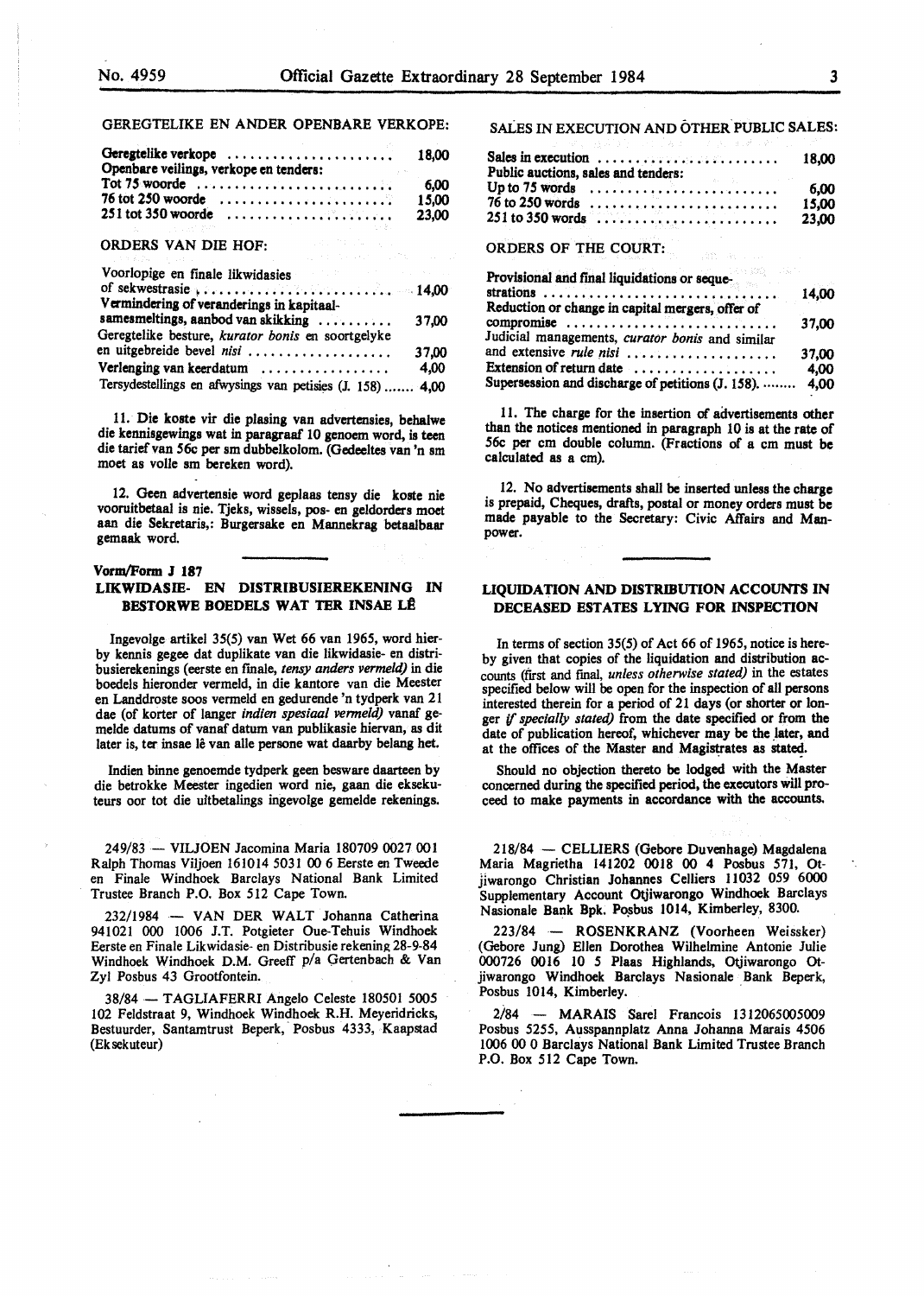## Vorm/Form J 193

## **KENNISGEWING AAN KREDITEURB** IN **BBSTOR-WE BOEDELS**

Aile persone wat vorderinge bet teen die boedela hieronder vermeld, word hierby versoek om hut vorderinge by die betrokke eksekuteurs en binne 'n tydperk van 30 dae (of anderains soos aangedui) gereken vanaf die datum van publikasie hiervan in te lewer. Die inligting word verstrek in die volgorde: Boedelnommer, familienaam en voorname, geboortedatum, persoonsnommer, laaste datum, familienaam, geboortedatum en persoonsnommer; naam en adres van eksekuteurs of **gemagtigde** agent, tydperk toegelaat vir lewering van vorderings *indien anders as JO dae.* 

265/84 - ROELOFSE (Gebore Odendaal) Anna Sophia Elizabeth 27 Julie 1919 1907270014009 Klaradynstraat, Gobabis 3 Junie 1984 Windhoek Petrus Gerhardus Roelofse 24 November 1919 191124 01 0006 9 **K.S.** Dannhauser, Posbus 210, Gobabis 21 dae.

109/82 — IZUMBU (Ook Inyambo) Windhoek Mapila onbekend 76926542579 32 BN Wes-Caprivi 24 Februarie 1982 Paula Kashimbi Mapila onbekend onbekend D. Riebel Trustbestuurder Posbus l, Windhoek.

## **NOTICE TO CREDITORS** IN **DECEASED ESTATBS**

All persons having claims against the estates mentioned below are hereby called upon to lodge their claims with the executors concerned, within 30 days (or otherwise as indicated) calculated from the date of publication hereof. The information is given in the following order: Estate number, surname and christian names, date of birth, identity number, last address, date of death; surviving spouse's names, surname date pf birth and identity number; name **and address** of executor or authorised agent, period allowed for lodgement of *claims* if *other than JO days.* 

369/84 - THOMPSON Hendrika Johanna Cornelia 29 Mei 19212105290052104 Tulbaghstraat Mariental 8 Julie 1984 Windhoek J.K. Roux Posbus 300 Mariental

322/83 - THERON Thomas Arnoldus 27 November 1963 631127 5005 002 Windhoek, Hoof-Brandweerstasie 8 Julie 1984 Jacob Phillipus Arnoldus Theron, p/a Barclays National Bank Limited, Trustee Branch, P.O. Box 512, Cape Town, 8000.

392/84 - ROGL Maria Therese Windhoek 21 November 1895 951121 01 0001 I No. 91 John Meinert Street Windhoek 2 September, 1984 R.G. Frohlich (Agent for the Joint Executors) c/o R.P. Frohlich & Co., P.O. Box 1374, Windhoek.

### Vorm/Form 519

## **LIKWIDASIE EN DISTRIBUSIEREKENING** IN **BB-STORWE BOEDEL WAT TER INSAE LÊ**

Ingevolge artikel 35(5) van Wet 66 van 1964 word hierby kennis **gegee** dat die likwidasie- en distribusierekening in die Boedel in die Bylae vermeld in die kantore van die Meester van die Hooggeregshof en Landdros soos vermeld vir 'n tydperk van 21 dae vanaf die datum van publikasie hiervan (of andersins soos aangedui) ter insae sal lê vir alle persone wat daarby belang bet.

Indien geen besware daarteen by die Meester binne die gemelde tydperk ingedien word nie, sal die eksekuteur tot uitbetaling daarvolgens oorgaan.

120/84 - MARAIS Marthinus Theunis Steyn 170217 5023 Windhoek Likwidasie en Distribusie Marais Hester Agnes 21 Windhoek Outjo Standard Bank SWA Ltd. (Registered Commercial Bank) Trustee Branch P.O. Box 2164, Windhoek 9000.

## **UQUIDATION AND DISTRIBUTION ACCOUNT** IN **DECEASED ESTATE LYING FOR INSPECTION**

In terms of section 35(5) of Act 66 of 1965 notice is hereby given that the liquidation and distribution account in the Estate specified in the Schedule will **be open** for inspection of all persons interested therein for a period of 21 days from the date of publication hereof (or otherwise as indicated} at the offices of the Master of the Supreme Court and Magistrate, as stated.

Should no objection thereto be lodged with the Master during the specified period, the Executor will proceed to make payment in accordance therewith.

353/84 - VERMAAK Martha Susanna 3701010016004 Outjo Eerste en Finale Vermaak Petrus Jeremias Bezuidenhout Vermaak 28/9/1984 Windhoek Outjo Standard Bank SWA Ltd. (Registered Commercial Bank) Trustee Branch P.O. Box 2164 Windhoek 9000.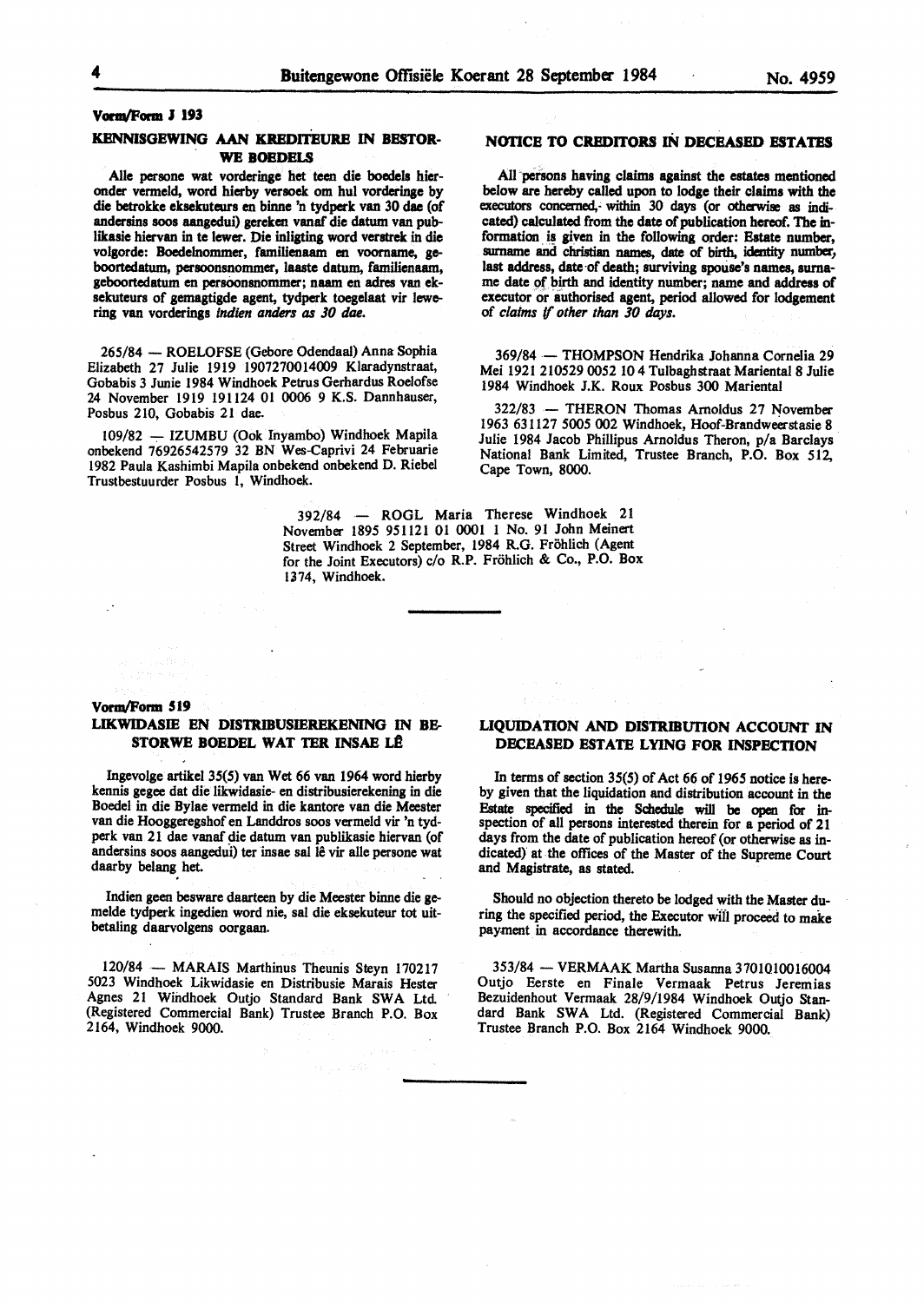## **Vonn/Porm 297**

## KENNISGEWING VIR VERKIESING VAN EKSEKU-**TEURS EN/OF VOOGDE**

#### **VERKIESING VAN EKSBKUI'EURS EN VOOGDE**

Aangesien die Boedels van die Persone vermeld in onderstaande Bylae nie verteenwoordig is nie, word bierby deur Meester van die Hooggeregsbof van Suidwes-Afiika aan belanghebbendes kennis **gegee,** dat byeenkomste ten opsigte van die verskillende Boedels op die datums, tye en plekke vermeld, gehou sal word met die doel om 'n Persoon of Per sone te kies vir goedkeuring deur die Meester as geskik en bekwaam om deur hom aangestel te word as Eksekuteurs of Voogde, na gelang van omstandigbede.

In 'n stad waarin 'n Kantoor van 'n Meester is, word die byeenkoms voor die Meester gehou en in ander plekke voor die Landdros.

L.W. - Items aan die linkerkant moet 'n \* gemerk, dui aan die verkiesing van 'n Voog; andersins word 'n Eksekuteur gekies.

## **NOTICE FOR ELECTION OF EXECUTORS AND/ON TUTORS.**

## **ELECTION OF EXECUTORS AND TUTORS**

The Estates of the Persons mentioned in the subjoined Schedule being unrepresented, interested, parties are hereby given notice by the Master of the Supreme Court of South West Africa, that meetings will be held in several Estates at the dates, times and places specified, for the purpose of selecting some Person or Persons, for approval by the respective Master, as fit and proper to be appointed by them as Executors or Tutors, as the case may be.

Meetings in a town in which there is a Master's Office, will be held before the Master; elsewhere they will be held before the **Magistrate.** 

N.B.  $-$  Items indicated by  $a^*$  on the left hand side, denote the election of a Tutor; otherwise an Executor is to be elected.

322/84 - HERZOG Max Farmer 21 July 1984 Master of the Supreme Court Windhoek 17.10.1984 I'OhOO South West Africa Meester van die Hooggeregshof P.Sak Xl3190 Windhoek SWA.

#### **IN DIE HOOGGEREGSHOF VAN SUIDWES-AFRIKA**

In **die aansoek van:** 

#### **BAREND FERDINAND DAUTH 40 Applikant**

#### **KENNISGEWING VAN BOEDEL OORGAWE VAN 'N DEBITEUR SE BOEDEL**

Kennis word hiermee gegee dat 'n aansoek gemaak sal word tot die Hooggeregshof van Suidwes-Afrika op YR YDAG die 9de dag van November 1984 om 10h00 uur in die voormiddag of so spoedig moontlik daarna was wat hierdie saak aangehoor kan word, vir die aanvaarding vir die oorgawe van die boedel van BAREND FERDINAND DAUTH, 'n dieselwerktuigkundige van Huis 21 KE 12, Paaiekamp, Posbus 30396, Pionierspark, wat handel gedryf het as BOERE GARAGE te Summerdown, en dat 'n opgaaf van sy sake ter insae sal lê by die kantore van die Meester van die Hooggeregshof te Windhoek en by die Landdroshof te Gobabis vir 'n tydperk van veertien dae vanaf die 8ste dag van Oktober 1984.

A. Vaatz Prokureur vir Applikant 410 SW ABS Gebou Poststraat Windhoek 18 September 1984

## **KENNISGEWING VAN OORDRAG VAN BESIGHEID**

Kennis geskied hiermee dat na veertien (14) dae vanaf plasing van hierdie kennisgewing daar by die Handelslisensiehof vir die distrik van SWAKOPMUND, gehou te SWAKOPMUND, aansoek gedoen sal word vir die oordrag van die Algemene-, Spuit en Minerale water- en Vars Produkte- handelaarslisensies tans gehou deur HELMUT WILLI HEUSCHNEIDER wat handel dryfonder die naam en sty! van MONTY'S FRESH FISH AND BAIT CENTRE, Tivoligebou, Briickenstraat, Swakopmund aan HENDRINA JOHANNA VILJOEN wat op dieselfde perseel en onder dieselfde naam vir haar eie rekening handel sal dryf.

ALDUS GEDAAN EN GETEKEN TE SW AKOPMUND OP HIERDIE 12de DAG VAN SEPTEMBER 1984.'

 $x \in \{0.5\}$ 

C. Visser Swanepoel & Kinghorn Prokureurs vir Applikant Standard Bank Gebou Kaiser Wilhelmstraat Posbus 1455 SWAKOPMUND 9000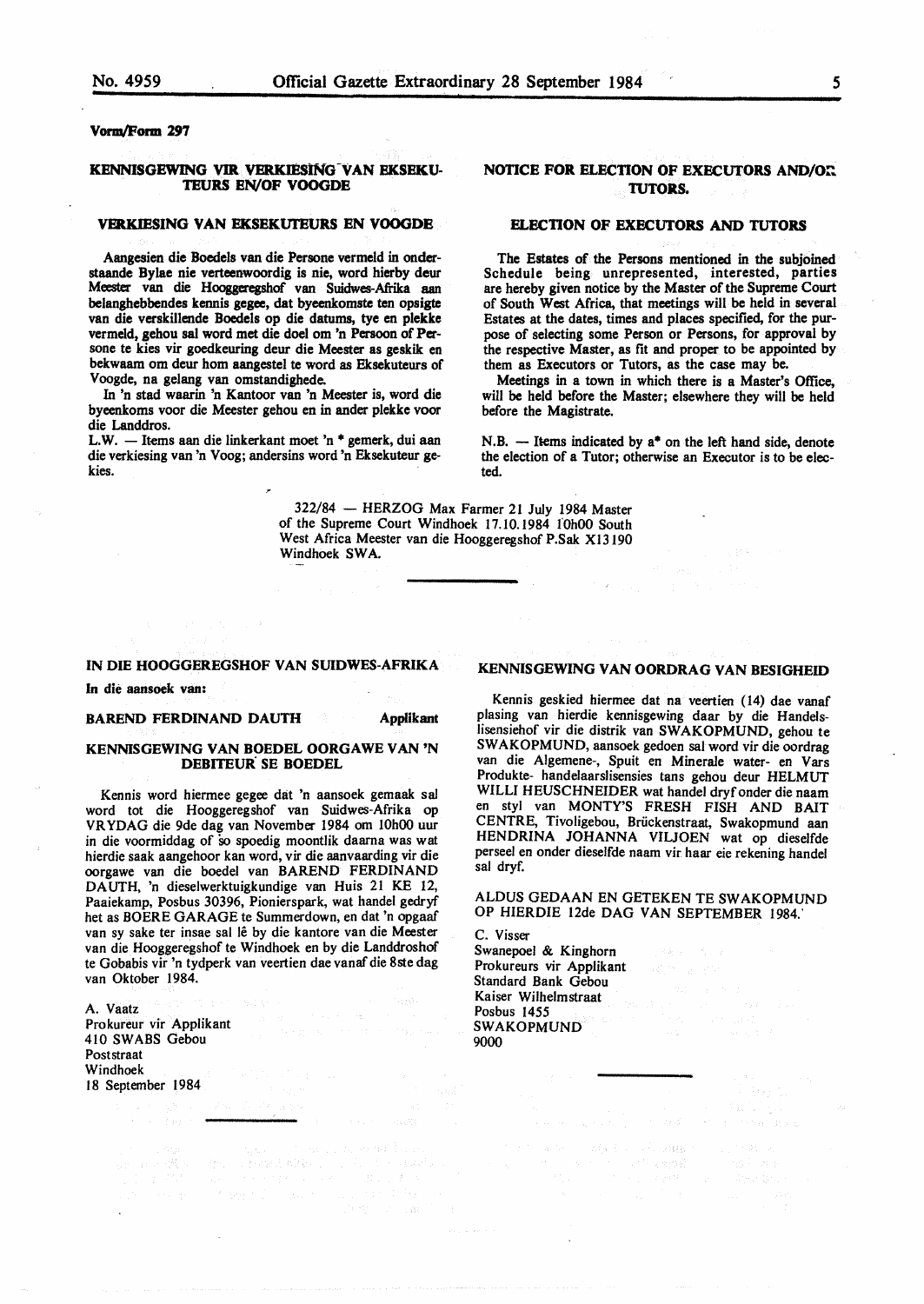#### Vorm/Form **4**

## **LIKWIDASIE REKENINGE EN PLANNE VAN DISTRIBUSIE** OF **KONTRIBUSIE REKENING IN GESEKWESTREERDE BOEDELS OF MAATSKAP-PYE IN LIKWIDASIE**

Ingevolge artikel 108(2) van die Insolvensiewet, 1936, artikel 136(2) van die Maatskappywet, 1926, en artikel 406(3) van die Maatskappywet, 1973, word hierby kennis gegee dat die likwidasie- distribusie- of kontribusierekenings in die boedels of die maatskappye, na gelang van die geval, hieronder vermeld ter insae van skuldeisers of kontribuante sal le op die kantore van die Meester en Landdroste daarin genoem, gedurende 'n tydperk van 14 dae, of die tydperk wat daarin vermeld is, vanaf die datum hieronder vermeld of vanaf die datum van publikasie hiervan, watter datum ook al die laaste is.

> WI0/84 - Insolvent Estate: **R.A.W.** Dahms t/a 'Windhoek Backecke First and Final Liquidation and Distribution Account. At the offices of the Master of the Supreme Court, Windhoek for a period of 14 days as from the 28th September 1984. Dr. O.F.C. Herrigel c/o Security Trust SWA (Ptv) Ltd. P.O. Box 3599 Windhoek 9000.

#### **Vonn/Form** \$

## **UITKEER VAN DIVIDENDE EN INSAMELING VAN KONTRIBUSIES IN GESEKWESTREERDE BOEDELS OF MAATSKAPPYE IN LIKWIDASIE**

Nademaal die likwidasierekeninge en distribusie-of kontribusie-rekenings in die gesekwestreerde boedels of maatskappye in likwidasie, na gelang van die geval, hieronder vermeld op die datums daarin vermeld, bek.ragtig is, word hierby ingevolge artikel 113(1) van die Insolvensiewet, 1936, artikel 139(2) van die **Maatskappyewet,**  1926, en artikel 409(2) van die Maatskappyewet, 1973 kennis gegee dat uitbetaling van dividende of insameling van kontribusies aan die gang is in genoemde boedels of maatskappye soos hieronder uiteengesit en dat elke kontribusiepligte skuldeiser die bedrag deur horn verskuldig by die adres hieronder genoem aan die kurator of likwidateur moet betaal.

## **PAYMENT OF DIVIDENTS AND COLLECTION OF CONTRIBUTIONS** IN **SEQUESTRATED ESTATES OR COMPANIES BEING WOUND UP**

**LIQUIDATION ACCOUNTS AND PLANS OF DISTRIBUTION OR CONTRIBUTION IN SEQUES-TRATED ESTATES OR COMPANIES BEING WOUND UP** 

Pursuant to section 108(2) of the Insolvency Act, 1936, section 136(2) of the Companies Act, 1926, and section 406(3) of the Companies Act, 1973, notice is hereby given that the liquidation account and plans of distribution or contribution in the estates or the companies mentioned below will lie open for inspection by creditors or contributories at the offices of the Master and the Magistrates stated therein, for a period of 14 days, or for such a period as stated therein, from the dates mentioned below or from the date of publica-

tion hereof, which-ever may be the later date.

The liquidation accounts and plans of distribution or con-•tribution in the **sequestrated estates** of companies being wound up, as the case may **be,** mentioned below having been confirmed on the date therein mentioned, notice is hereby given, pursuant to section 113(1) of the Insolvency Act, 1936, section 139(2) of the Companies Act, 1926, and section 409(2) of the Companies Act, 1973, that dividends **are**  in the course of payment or contributions **are** in the course of collection in the said estates or companies as set forth below and that every creditor liable to contribution is required to pay to the trustee or liquidator the amount for which he is liable at the **address** mentioned below.

**W** 11/82 - Namibia Bricks (Pty) Ltd. (In Liquidation) 5th September 1984 Dividends being paid in the Second Liquidation and Distribution Account I.R. McLaren Liquidator Trust & Mining Co. (Pty) Ltd. P.O. Box 82 Windhoek 9000.

### **Vonn/Form 517**

## **KENNISGEWING AAN KREDITEURE IN BESTOR-WE BOEDELS**

Aile persone wat vorderinge het teen die boedels in die bylae vermeld, word versoek om sodanige vorderings binne 'n tydperk van 30 dae (of andersins soos aangedui) vanaf die datum van publikasie hiervan by die betrokke eksekuteurs in te lewer.

394/84 - PRETORIUS Magdalena Judith 30.9.1905 050930 0002 003 Windhoek 30.8.1984 30 days Windhoek SWA Standard Bank SWA Ltd. (Registered Commercial Bank) Trustee Branch P.O. Box 2164, Windhoek 9000.

ROESENER Bertha Karolina 04.04.1904 040404 0008 009 Deon Louw Tehuis vir Bejaardes Gobabis 25.08.1984 • 30 days Windhoek SWA Standard Bank SWA Bpk. (Geregistreerde Handelsbank) Trustee Tak Posbus 2164, **Windhoek** 9000.

#### **NOTICE TO CREDITORS** IN **DECEASED ESTATES**

All persons having claims against the estates specified in the schedule, are called upon to lodge their claims with the executors concerned within a period of 30 days (or otherwise as indicated) from the date of publication hereof.

NORTJE Nicolaas Willem 06.07.1930 300706 5044 00 2 Okahandja 31.08.1984 Nortje Engela Johanna 30 days Windhoek SWA Standard Bank SWA Bpk. (Geregistreerde Handelsbank) Trustee Tak Posbus 2164, Windhoek 9000.

SWART Paulus Stephanus 27 August 1899 990827 5008 00 6 Khorixas 13 August 1984 Swart Gottfriede Phillippina 21 .days Windhoek SWA Standard Bank SWA Ltd (Registered Commercial Bank) Trustee Branch P.O. Box 2164 Windhoek 9000.